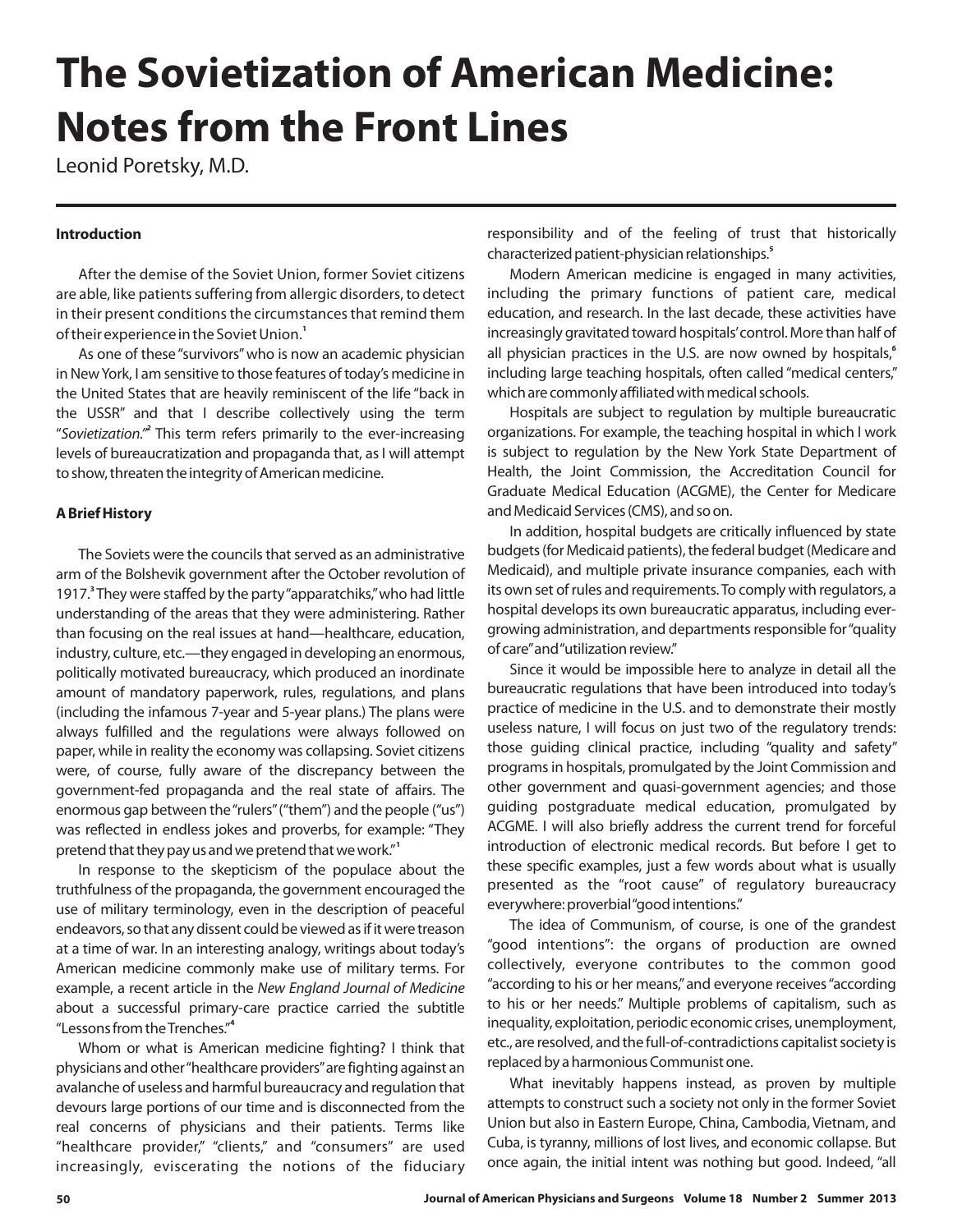tyrannies involve the supposedly perfect understanding of someone else's needs." **7**

As with the supposed goals of a Communist society, bureaucratic regulatory interventions in all aspects of American medicine have seemingly commendable goals<sup>8</sup>-primarily, improvement of both"safety"and"quality"of medical care.

#### **The Safety and Quality Movements**

The movement for improvement of safety in medicine owes its existence to medical errors. It is proposed that by introducing a variety of rules and regulations, these errors can be eliminated.

The movement is fueled, at least in part, by the Institute of Medicine's report issued in 1999.<sup>9</sup> The report, To Err is Human, estimated that there were between 44,000 and 98,000 deaths from medical errors annually in U.S. hospitals. The report characterizes itself as a "consensus report"—a type of scientific article that is considered to possess the lowest level of evidence. **10** It is easy to see how inaccurate this report must be, because its estimate of the deaths from medical errors contains within itself an error of more than 100 percent (a range from 44,000 to 98,000). Furthermore, one needs only to recall the accuracy of other government estimates to realize how erroneous such estimates can be. For example, in 1997 government "experts" predicted a surplus of physicians.<sup>6</sup> The falsity of that prediction was obvious because of the many factors that continue to drive the need for medical services, including, for example, significant growth of the elderly population in the U.S., increasing complexity of cases, new medical technology, and others.<sup>11</sup> As of now, not only is there a shortage of primary-care physicians, but also a continuing shortage of specialists. **12**

Further, because the body of medical knowledge is expanding rapidly, it has become impossible for a single physician to know enough of "all medicine" to provide modern medical care. Even very common conditions, such as coronary artery disease, diabetes, hypertension, and cancer, in many cases require the sophisticated knowledge of medical specialists. This is well understood by young physicians and even by first-year medical students,<sup>13</sup> most of whom are planning to specialize.

Another example of an expert government prediction that failed spectacularly was the idea that the introduction of Health Maintenance Organizations (HMOs), with their "gate-keepers," requirement for referrals, and"capitated"reimbursement schemes would control rising healthcare costs. We all know what happened with this prediction, and not just in the U.S.<sup>14</sup> Similarly, a recent example of the government's inability to predict accurately is the effort by the government to determine the cost of so-called Accountable Care Organizations.<sup>15-19</sup> Of course, the most impressive examples of government failure to predict complex processes accurately were the aforementioned 7-year and 5-year Soviet economic plans.

In spite of the faulty nature of the report on medical errors, the Joint Commission has issued 70 manuals, each containing 500 pages or more of regulations and guidelines, in an attempt to eliminate medical errors and to improve safety of care. These regulations appear to be based on"common sense,"but, except for infection control measures, there is no definitive evidence that implementing any of them results in improved patient outcomes. **20**

That "common sense" can lead one astray is, of course, common knowledge. For example, "rapid response teams," which were introduced to improve outcomes in patients whose condition is rapidly deteriorating, have not been shown to improve patient outcomes.<sup>21</sup> Large studies of Medicare programs failed to produce any evidence of benefits, whether they used"pay for performance" or any other approaches to improve patient safety and quality of medical care. **18, 19, 22-25**

The "Quality-of-Care" movement is a prominent Soviet-style feature of today's American medicine. Like the "safety movement," this movement is based on the false assumption that the quality of medical care in the U.S. is poor. This assumption is allegedly supported by some statistical measures, for example, by such commonly cited indicators as the U.S. infant mortality (No. 34 in the world) or life expectancy (No. 37 in the world.)<sup>26</sup> It is well known, however, that these are measures of population health rather than of the medical system performance, and are influenced heavily by a variety of socioeconomic factors, such as levels of poverty or even mortgage default rates.<sup>27-29</sup> Also, it is not so well known that the U.S. defines a live infant birth as the expulsion of a product of conception at any stage of gestation, any weight, any length, which shows any sign of respiration, any pulsation of the umbilical cord, or any spontaneous muscular movement. Some other nations do not count a birth as the birth of a live infant unless a certain stage of gestation, or a certain weight or length has been attained, or even unless the infant lives for at least 3 days. Therefore, the U.S. infant mortality rate is likely better than No. 34 in the world, despite our diverse population.

The Joint Commission itself provides evidence that its own "quality" measures are useless. On Sept 12, 2011, the Joint Commission published a list of 405 hospitals that perform best by Joint Commission indicators. None of the best hospitals in the country, including Massachusetts General Hospital in Boston, Mayo Clinic in Rochester, Minn., Johns Hopkins in Baltimore, or any other hospital on the 17 best U.S. hospitals list compiled by *U.S.* News and World Report for its "Best Hospitals Honor Roll" ended up on the Joint Commission's "best hospital" list.<sup>30</sup> Although Dr. Mark R. Chassin, president of the Joint Commission, attempted to defend his list of measures by saying that "reputation and performance...do not always correlate,"<sup>30</sup> the inevitable conclusion is that it is not hospitals that are a problem, but the Joint Commission's indicators and other commonly used measures to judge hospitals. **31**

Despite unresolved problems with the accuracy of measures of the quality of care,<sup>32</sup> Joint Commission regulations mandate that "quality improvement"protocols be implemented in every hospital or medical center. These protocols commonly involve "measuring" either"outcomes"or"processes of care"(for example, the number of times blood pressure is taken during clinic visits—a "process measure"—and the number of times the patient's blood pressure actually meets required"standards"—an outcome measure).

Although, once again, well intended, these efforts at tracking various measures and developing plans for their improvement have no scientific or practical basis, and when they are examined rigorously, often prove to be useless. **25,33,34**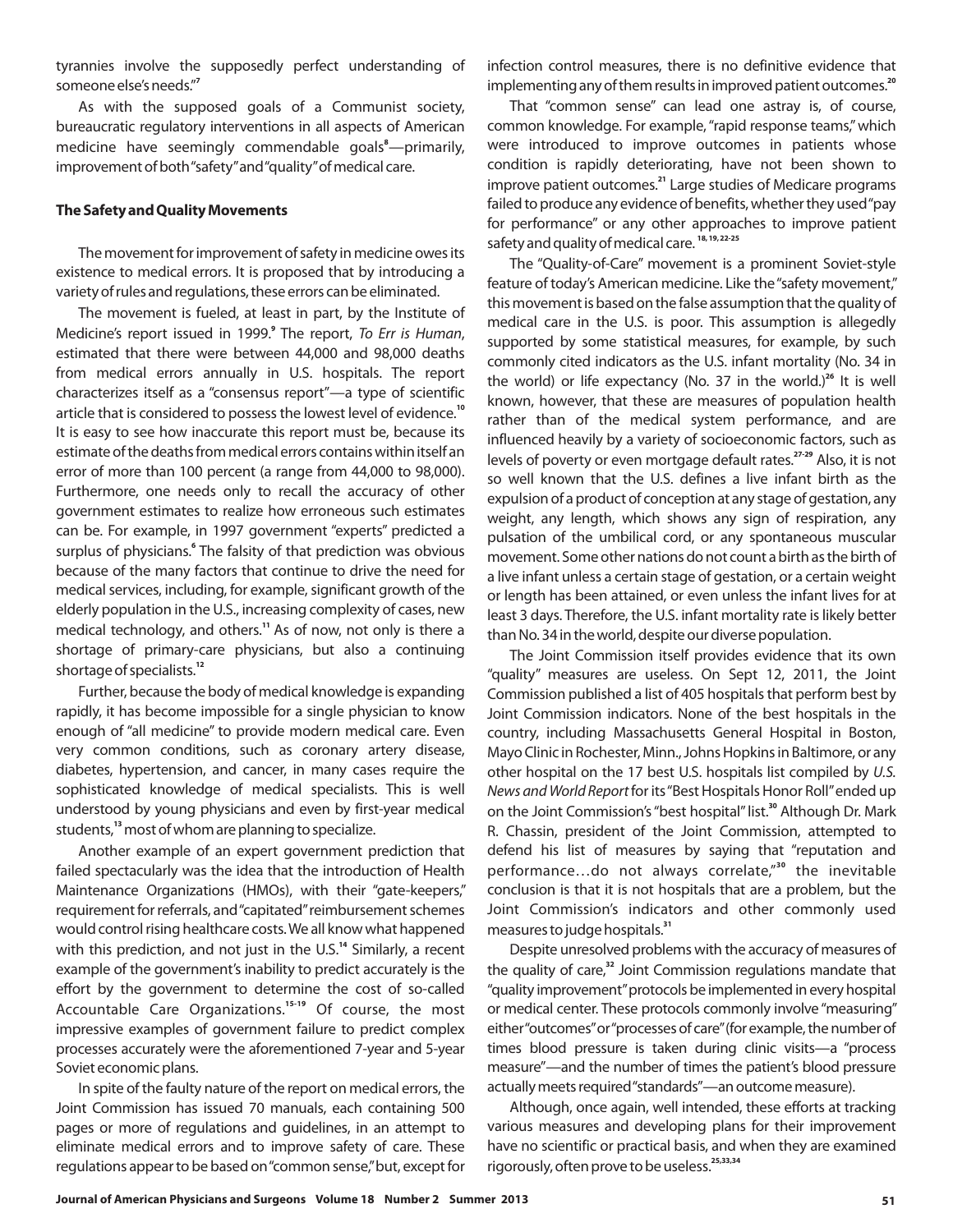The unsubstantiated "safety" and "quality" requirements interfere with the work of physicians and nurses. Because a withdrawal of accreditation by the Joint Commission leads to discontinuation of Medicare payments to the hospital, and therefore to its almost certain closure, hospital administrators understandably consider Joint Commission regulations to be extremely important, and not uncommonly initiate their own requirements in an attempt to demonstrate that they are trying to comply with the Joint Commission's demands to the best of their ability. Between the Joint Commission's requirements and the additional self-imposed institutional requirements, physicians and nurses end up carrying an enormously time-consuming burden simply to demonstrate their eagerness to comply with regulations that have no evidence of any beneficial effect on patient outcomes, and that have to be carried out at the expense of the time they would prefer to spend caring for their patients. **35**

#### **Graduate Medical Education**

The Accreditation Council for Graduate Medical Education (ACGME) accredits graduate medical training programs throughout the country. There are currently more than 8,800 such programs in the U.S.<sup>36</sup> Trainees in these programs are highly accomplished individuals who have graduated from medical schools and may be eligible for a license to practice medicine independently. In the case of subspecialty programs, they have also completed a postgraduate program and may have become boardcertified in one of the broad specialty areas (for example, a trainee in endocrinology is commonly board certified in internal medicine). And yet, ACGME requires that these highly accomplished persons be continuously evaluated not only for the knowledge of their chosen subspecialty and their patient care skills but also for four additional "competencies": professionalism, communications, problem-based learning, and system-based practice.

More than 111,000 trainees in the country are evaluated for the six competencies by the program faculty, sometimes as often as on a monthly basis. Additionally, the "180-degree" approach involves faculty evaluations by the trainees and "360-degree evaluations"are undertaken so that trainees can also be evaluated by their patients, peers, support staff, etc. An enormous amount of paperwork is generated.

To what end is all this activity? The trainees'knowledge of their specialties will typically be evaluated at the completion of their training by their specialty board examination. No other evaluation is truly necessary, and there is no evidence that the timeconsuming and expensive "six competencies" approach results in training better physicians.

ACGME is also involved in regulating residents'work hours.The movement to limit the hours was spurred by the tragic case of a young woman who died at New York Hospital in 1984.<sup>37</sup> The patient's father, a prominent lawyer and journalist, claimed that his daughter's death resulted from a medical error that occurred because two residents on duty were at the end of a long shift, were taking care of too many patients, and were therefore too fatigued to think clearly. None of these allegations was ever proven, and after years of court proceedings, in 1991 the state's appeals court cleared the records of the two physicians of the finding that they provided inadequate care in this case. Nevertheless, a commission established in response to this case recommended limiting residents'working hours, and these limitations became law in New York State. Later, ACGME accepted similar limits and made them mandatory for post-graduate medical programs throughout the country. These regulations have made it necessary to have patient care transferred from one team of residents to another more often, creating an environment for additional errors during the numerous transfers.<sup>38</sup> Majorities of residents and program directors find these changes useless. **39**

There is no evidence that limiting residents'hours has had any positive effect on patient outcomes. In fact, an article contained in a 114-page booklet issued by ACGME in 2011, devoted entirely to the issue of limiting residents' hours reports that, of the clinical studies that have examined the impact of limiting residents'hours on patient outcomes, only one-third demonstrated benefit<sup>40</sup> hardly convincing evidence on which to base a nationwide regulation. It was also noted that, "On the whole, much of the discussion…is characterized by strongly held positions and limited evidence." **41**

#### **Electronic Medical Records**

Another important example of bureaucratic decisions requiring major systemic changes without convincing evidence of benefit is government's policy to force introduction of electronic medical records (EMRs) into physicians' offices and hospitals. The federal government plans to spend at least \$80 billion on this effort.<sup>42</sup> In addition, many institutions and physicians in private practice will spend their own funds (for example, the University of Pittsburgh alone is planning to spend \$1 billion on its EMR-related systems.) **43** The reason given for these efforts is the supposed multitude of benefits from EMRs. These allegedly include great cost reductions by redundant service elimination, improved communication, reduction in medication errors, and other benefits.

However, the cost-effectiveness of the EMR is difficult to assess because of the high cost of acquiring, installing, and maintaining it, and at best it may end up being"a wash." **11, 42**

Although occasional reports opine that use of EMRs is associated with "higher quality,"<sup>43</sup> such association does not prove that EMR use is the cause of improved quality of care. Having reviewed studies on the subject, Doctors Groopman and Hartzband of Harvard Medical School concluded that, because of the lack of evidence, the government's predictions of EMR benefits amount largely to "wishful thinking."<sup>44</sup> In fact, in September 2011, the UK's National Health Service dismantled its \$17 billion information technology project whose goal was, among other objectives, to computerize all patient records. One of the reasons given for the dismantling was that the project "has not and could not deliver to its original intent." **45**

A study that addressed both cost reduction and quality improvement related to EMR use found no significant benefits when hospitals introduced full-featured electronic records.<sup>46</sup> It is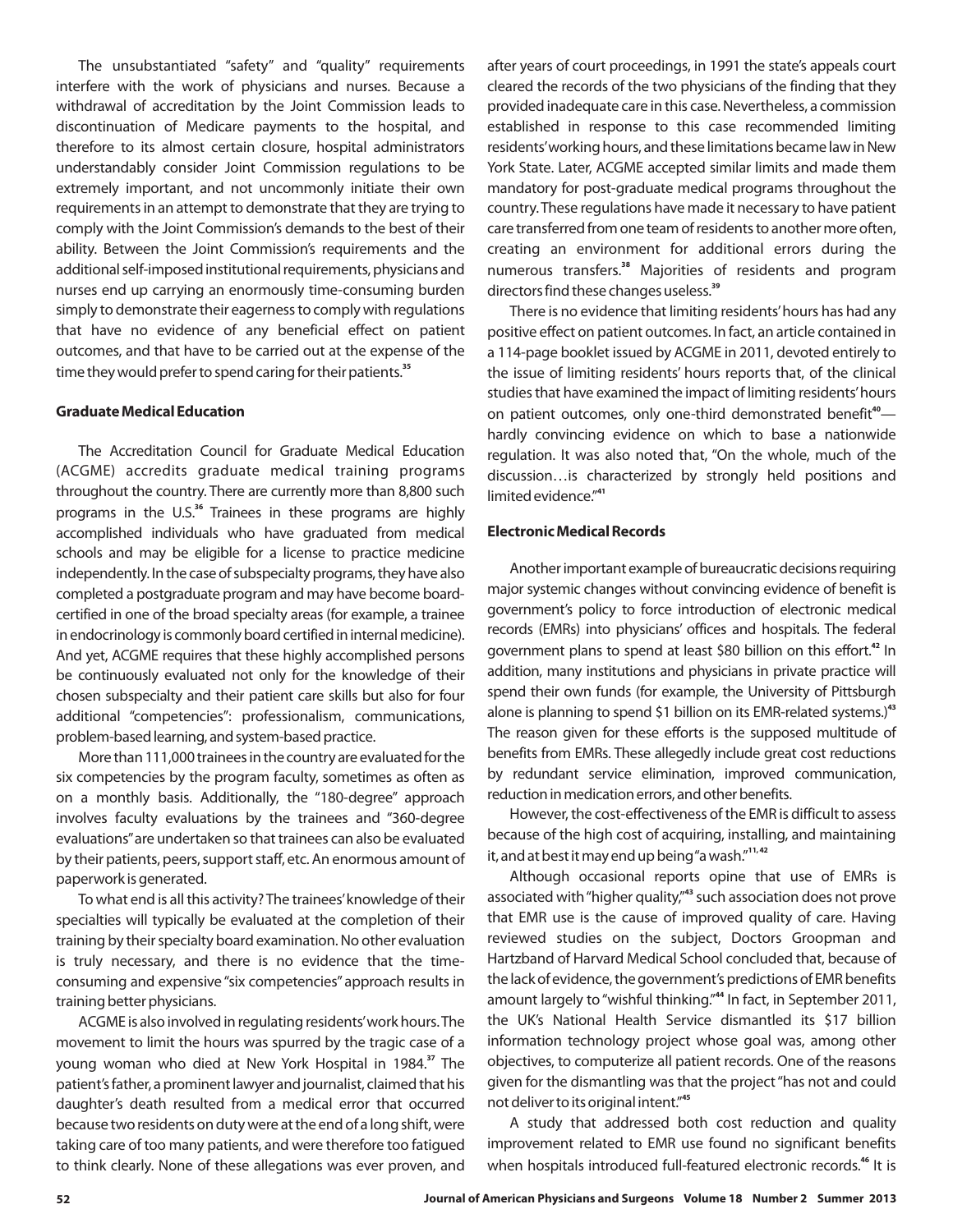also well known that the introduction of EMRs leads to a substantial"slow-down,"i.e., a reduction in the number of patients seen in the practice. As far as medication errors are concerned, a recent study concluded that the error rate in electronic prescriptions, about 12 percent, equals the error rate in handwritten prescriptions. **47**

Perhaps because it has recognized EMRs' significant limitations, the federal government has developed criteria for EMR "meaningful use"—criteria that have not been examined for any evidence of usefulness. According to a recent survey of chief information officers of medical institutions, 90 percent of them have "serious concerns" about "meaningful-use" criteria,<sup>48</sup> and a recent article in the New England Journal of Medicine stated that "it remains to be shown that the standards that are being established will result in improvement in care"<sup>49</sup> or reduction in costs.<sup>50</sup>

Finally, both physicians and patients experience great distress from the EMR interference in their relationship. **35**

In summary, it appears that the push for EMRs is driven by bureaucratic considerations and, perhaps, by the government's desire to obtain information on patterns of care and outcomes in clinical practices throughout the country. However, to quote one expert, "Do we need data on every American or intensive data on 500 people?"<sup>51</sup> It is disingenuous for the government to force physicians and patients to provide data under the pretext that the EMR will benefit them.

#### **What IsTo Be Done?**

What can be done to prevent further Sovietization of American medicine? First, I propose a moratorium on all new regulations by any governmental and/or quasi-governmental agencies involved in regulating medical practice, education, or research, unless extraordinary new circumstances (for example, a major epidemic by a previously unknown infectious agent) arise.

Second, all existing regulations by such agencies—health departments, CMS, the Joint Commission, ACGME, etc.— should be reviewed for evidence of benefit. Those regulations with evidence of benefit should be retained; those that are not evidence-based but are considered extremely important in terms of patient safety may be temporarily retained while evidence is gathered; and those for which no evidence of benefit is found should be eliminated.

Regulators should also review all existing regulatory organizations for duplication. For example, regulation of postgraduate medical education programs can be left to specialty societies and boards, since they already administer the final examination during which the candidate demonstrates competence to become board-certified in a particular specialty. ACGME is redundant.

Finally, instead of complying mindlessly with the avalanche of new regulations and non-evidence-based maintenance of certification burdens, physician organizations should insist that the agencies and organizations promulgating new rules be forced to provide independent objective evidence of benefit to patient care. Physicians, and the medical organizations that represent them, have an ethical duty and obligation to oppose unnecessary bureaucratization of medicine.

Interestingly, not unlike the title character in Nicolai Gogol's story"The Government Inspector,"the inspectors usually live at the expense of the "inspectees." For example, 86 percent of ACGME's income is derived from the fees it charges the training programs to administer the inspections of these programs.<sup>36</sup> Truly, to quote another Soviet proverb, "we create our own obstacles and then take pride in overcoming them." Progress in medicine will come from advances in science, not from bureaucratic interventions. We still have the ability to speak up and to oppose regulations when we consider them mistaken. This ability to speak up is what distinguishes us from the citizens of the extinct Soviet Union. If used appropriately and with courage, this ability will allow us to break the seemingly unstoppable attack of Soviet-like forces on the great fabric of American medicine.

We shall overcome.

Leonid Poretsky, M.D., is chief of the division of endocrinology and metabolism, Beth Israel Medical Center, 317 East 17th Street, Fierman Hall, 7th Floor, New York, NY 10003, and professor of medicine at the Albert Einstein College of Medicine.

#### **REFERENCES**

- 1 Maltsev YN. Lessons from Soviet medicine. JAmer Phys Surg 2011;16:47-51.
- 2 Poretsky L. Stop the Sovietization of American medicine. Forbes, Jul 3, 2012. Available at: http://www.forbes.com/sites/realspin/2012/07/03/stop-thesovietization-of-american-medicine/. Accessed Sep 26, 2012.
- 3 Soviets. Spartacus Educational. Available at: http://www.spartacus.schoolnet. co.uk/RUSsoviet.htm. Accessed Apr 26, 2013.
- 4 Bodenheimer T. Lessons from the trenches—a high-functioning primary care clinic. N Engl J Med 2011;365:5-8.
- 5 Hartzband P, Groopman J. The new language of medicine. *N Engl J Med* 2011;365:1372-1373.
- 6 Pardes H, Miller ED. We can't afford to train fewer doctors. Wall Street J, Jul 12, 2011.
- 7 Phillips A. Missing Out—In Praise of the Unlived Life. New York, N.Y.: Farrar, Straus, and Giroux; 2012.
- 8 Gillespie G. Regulation: ideals vs. reality. Health Data Management 2011;20:1.
- 9 Institute of Medicine of the National Academies. *Report: To Err Is Human: Building* a Safer Health System. Available at: http://www.iom,edu/Reports/1999/To-Err-is-Human-Building-A-Safer-Health-System.aspx. Accessed Nov 1, 1999.
- 10 American Diabetes Association. Introduction. Diabetes Care 2011;34(1):S1-S2.
- 11 Fuchs VR. Major trends in the U.S. health economy since 1950. *N Engl J Med* 2012:366:973-977.
- 12 Darves B. Physician shortages in the specialties taking a toll. *2011 MD Career* Path. The New England Journal of Medicine Career Center. Available at: www.nejmjobs.org. Accessed May 12, 2013.
- 13 Xu RAB. A differentiation diagnosis—specialization and the medical student. *N* 2011;365:391-393. *Engl J Med*
- 14 Okma KGH, Marmor TR, Oberlander J. Managed competition for Medicare? Sobering lessons from the Netherlands. NEngl J Med 2011;365:287-289.
- 15 Fisher ES, McClellan MB, Safran DG. Building the path to accountable care. *N* 2011;365:2445-2447. *Engl J Med*
- 16 Goedert J. Study: Accountable care costs are higher than CMS says. *Health* Data Management, Jul 11, 2011.
- 17 Relman A. How doctors could rescue health care. New York Review, Oct 27, 2011.
- 18 Steckler EC. The Oregon ACO experiment—bold design, challenging execution. NEngl J Med 2013;368:982-985.
- 19 Rauh SS, Wadsworth EB, Weeks WH, Weinstein JN. The savings illusion—why clinical quality improvement fails to deliver bottom-line results. *N Engl J Med* 2012;366:1557-1559.
- 20 Hartzband P, Groopman J. Rise of the medical expertocracy. Wall Street J, Mar 31-Apr 1, 2012.